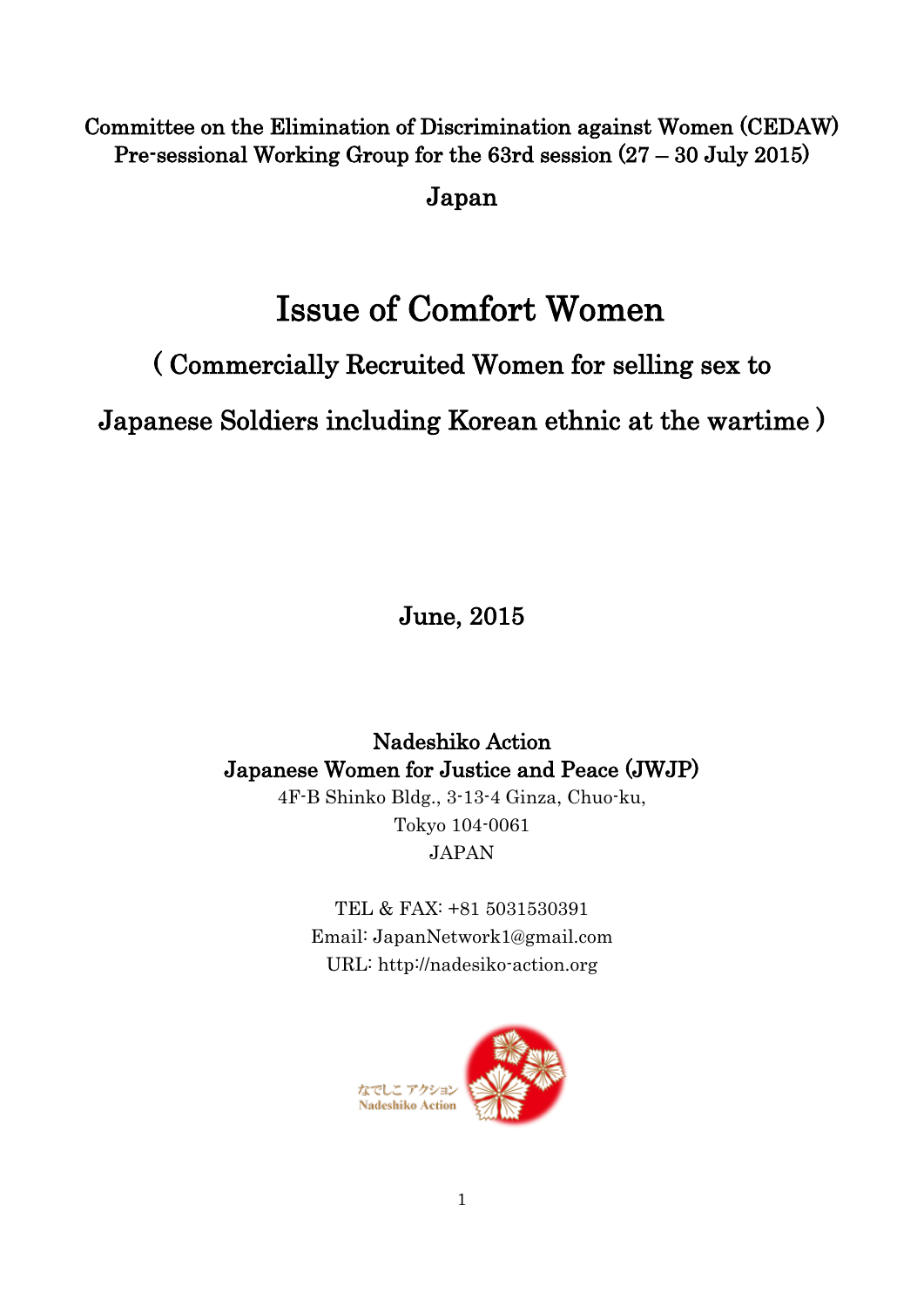## **Issue of "Comfort Women" (Commercially Recruited Women for selling sex to Japanese Soldiers including Korean ethnic at the wartime)**

#### **1, Concluding Observations on the sixth periodic report of Japan (CEDAW/C/JPN/6)**

The Committee shows its concern in the paragraphs 37 and 38 as follows.

37. The Committee notes that some steps were taken by the State party to address the situation of "comfort women" but regrets the State party's failure to find a lasting solution for the situation of "comfort women" victimized during the Second World War and expresses concern at the deletion of references to this issue in school textbooks.

38. The Committee reiterates its recommendation that the State party urgently endeavour to find a lasting solution for the situation of "comfort women" which would include the compensation of victims, the prosecution of perpetrators and the education of the public about these crimes.

## **2, Summary of the Relevant Information from the 7 th and 8th Periodic Report of Japan (CADEW/C/JPN/7-8) including statements in CCPR of UN**

(1)The Government holds that it is not appropriate for the so-called comfort women issue to be brought up in the review of the country report for the Treaty signed in 1985 long after the incidents took place. The Government has steadfastly maintained that "the Government of Japan has signed the San Francisco Peace Treaty and various bilateral agreements between Japan and other nations, and has been sincere about the issues of reparations for the damage caused by war accordingly. Thus, the Government has settled all post-war claims of compensation with the countries involved with which Japan has ratified the Treaties".

(2)Nevertheless, recognizing that the comfort women issue was a grave affront to the honour and dignity of a large number of women, the Government of Japan, together with the people of Japan, seriously discussed what could be done to express their sincere apologies and remorse to the former comfort women. As a result, the people and the Government of Japan cooperated and together established the Asian Women's Fund (AWF) on July 19, 1995 to extend atonement from the Japanese people to the former comfort women.

(3) At the same time, the Government of Japan expresses that the comfort women issue has existed t**hroughout history in the world** and that women's dignity and basic human rights have often been infringed upon during the many wars and conflicts of the past. The Government of Japan places paramount importance on and is committed to doing its utmost to ensure that the 21st century is free from further violations of women's dignity and basic human rights.

(4) On the other hand, the delegation of Japan stated it is not appropriate that comfort women depict sex slaves. The comfort women issue is not one which the Government of Japan recognizes as a slavery issue in 1926 slavery convention. The delegation stated that comfort women did not conform the definition of prevailing convention definition at that time. (at CCPR held at the Palais des Nations in Geneva, 16 July 2014)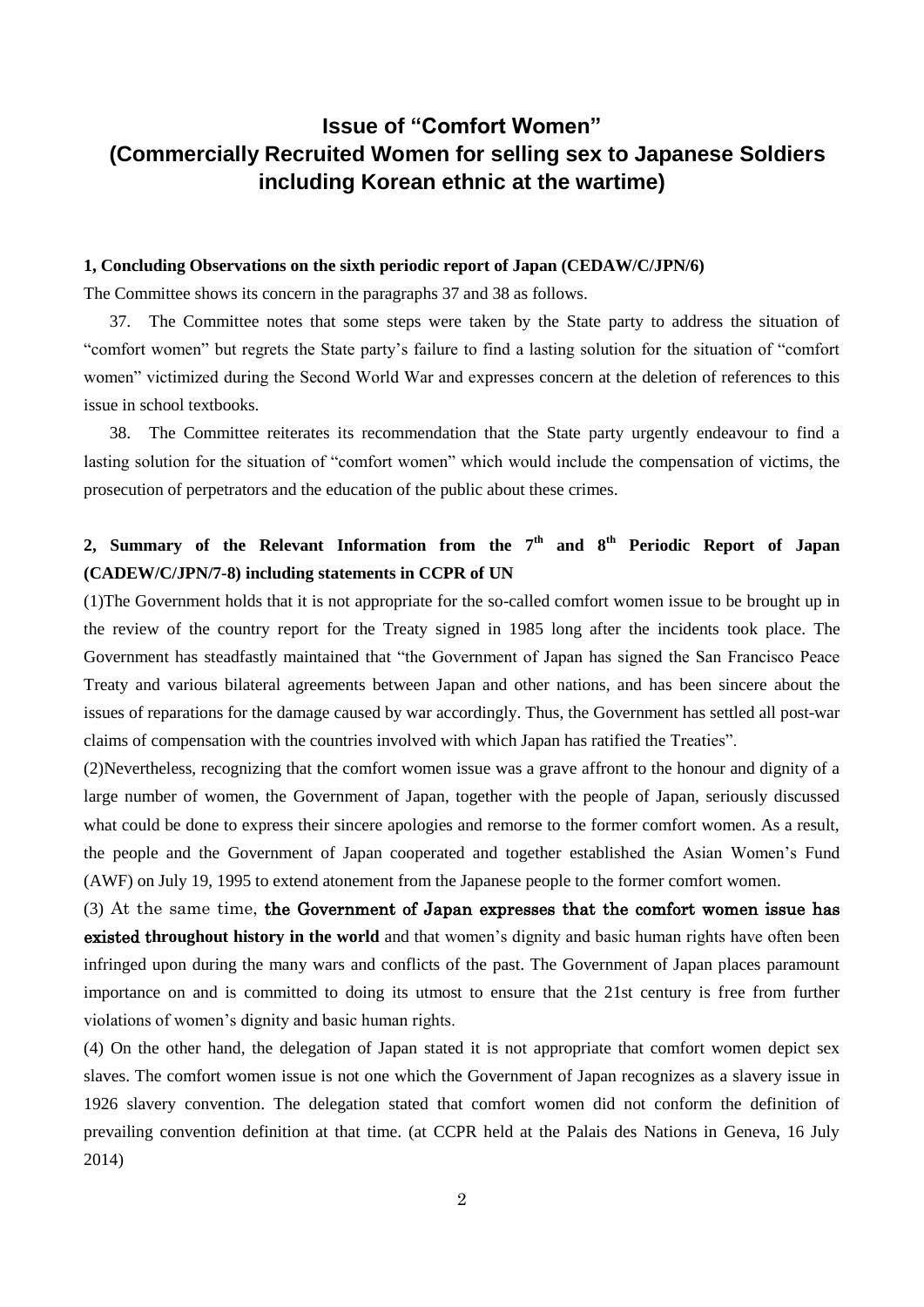#### 3, Japanese Prime Ministers' position

(1)Prime Minister Mr. Shinzo Abe, as former successive prime ministers did, expressed in the Diet in May 2013 that his cabinet followed the Statement made by the Chief Cabinet Secretary Yohei Kono who expressed apologies and remorse on the issue of "comfort women"(1993), acknowledging moral responsibility based on current values of human rights (Kono Statement). He expresses that he is deeply pained to think of the comfort women whose pain and suffering is hard to be measured and described, which had been repeatedly expressed.

(2) Prime Minister Mr. Shinzo Abe made a similar statement above-mentioned in an interview of American media in March 2015 and in a lecture speech in Harvard Kennedy School in April 2015, adding that comfort women were victims of human trafficking conducted by private recruiters.

#### 4, International Situation over these years

(1) The constitutional court of South Korea decided for the first time on August 30, 2011 regarding the former Japanese military "comfort women's" individual rights to claim compensation from the Japanese Government that "it constitutes a violation of the human rights of the victims, and it is unconstitutional" for the Korean Government to make no tangible effort to settle disputes with Japan.

(2) Local government, Glendale City CA, USA which is the third party state on the Comfort Women Issue, has taken side with Korea and China. The Comfort Women Statue erected in the public place in the City in July 2013 has caused unreasonable hardships (a kind of violations of human rights) to Japanese residents, especially to children.

(3) The Japanese Council in France explained the Japanese position on the Comfort Women Issue in Feb. 2014 at the Festival of Comics in Angoulême in France which is the third party state on the Issue. The reason is that one day before the Festival, the organizer confiscated suddenly comics prepared by a Japanese civil group which tried to describe the details on the Issue from the very beginning (almost 20 years ago) while the organizer permitted Korea to expose their allegations. The Japanese civil group protested against the organizer that the liberty of expression was violated.

(4) Japanese civil group in USA started a lawsuit against Glendale City in Feb. 2014, protesting that local government must not intervene international disputable issues of which the competence belongs to only the federal government according to the Constitution of USA.

(5) Australian Department of foreign affairs, which is the third party state on the Issue, decided in May 2014 not to help the intervention of local governments on the Issue. Some cases that Japanese asked Anti-Discrimination Board to help them against unreasonable harassments due to the Issue were already reported.

(6) In September 2014, Canadian Museum of Human Rights in Winnipeg, Canada started to put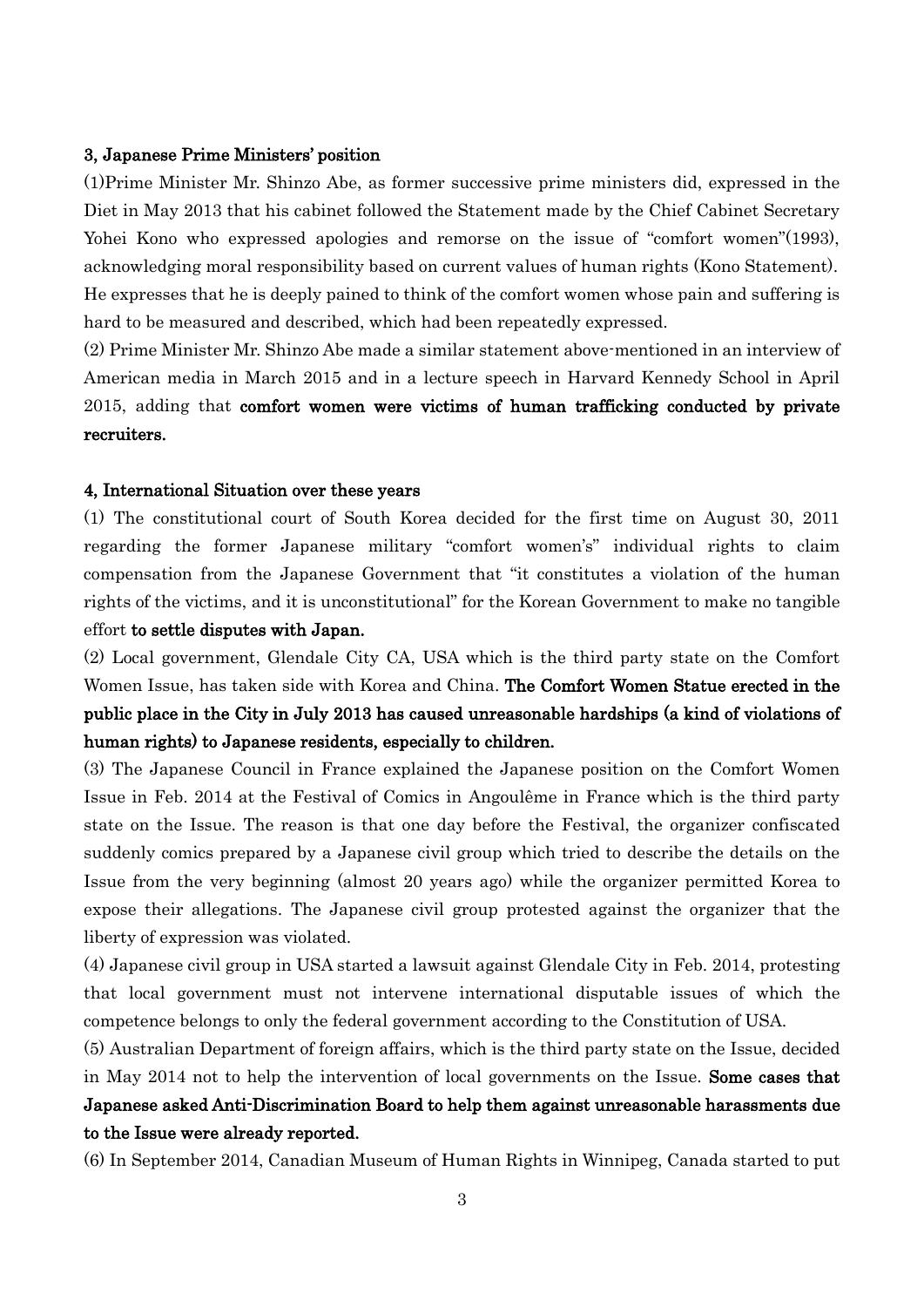on display relating to comfort women. There are many displays accusing the atrocity of Japanese Army mentioning to 200.000 sex slaves for example.

(7) The mayor of Burnaby City, BC, Canada made a decision in April 2015 to suspend deliberation about the erection of statue of comfort women applied by Korean and Chinese ethnic Canadian civil groups, due to massive and strong protest of Japanese ethnic community.

## The mayor understands the statue would cause division of communities in Canada as Japanese community warned.

(8)-(1)A famous American school textbook company, McGraw-Hill Education, set paragraphs relating to comfort women issue in their school textbook for high school.

(8)-(2)In December 2014, The Ministry of Foreign Affairs of Japan demanded McGraw-Hill Education to reexamine some descriptions which might be groundless, such as "The army presented the women to the troops as a gift from the emperor" or "as many as two hundred thousand women".

(8)-(3) McGraw-Hill Education rejected reexamination in January 2015 and 19 American scholars belonging to American Historical Association made a statement that the description was based on academic facts, blaming the Ministry of Foreign Affairs of Japan for interference of freedom of expression.

(8)-(4)The prime minister of Japan, Mr. Abe, in a committee of the Diet in January 2015, expressed that he was shocked by knowing the description of the textbook and that it's necessary to intensify to give correct information to the world.

(8)-(5) 19 Japanese scholars submitted a questionnaire to McGraw-Hill Education, indicating illogical and groundless points of the description. As of May 2015, no answer has been received from McGraw-Hill Education.

(9) 187 western scholars and researchers sent their view on the comfort women issue to Japanese Prime Minister, Mr. Abe, who will make Abe Statement in August 2015. In their statement there is no more the term of "sex slaves". It doesn't mention exact number of comfort women such as 200,000 which they recognize is quite disputable and groundless. Furthermore it blames Korean and Chinese excessive ethnicism for twisting the issue.

#### 5, Domestic Situation in Japan over these years

(1) Through the release of internal government documents sequestered for a long time, the sloppiness of the investigation to the former Korean comfort women, based for the Kono Statement 1993, became apparent in Oct.2013.

(2) The petition to the White House to remove the Comfort Women Statue in Glendale City, protesting that the statue is masquerading as a peace statue while in essence after reading the inscription it is promoting hate towards the people and nation of Japan, was accepted with almost 130,000 signatures in Dec. 2013.

(3)Prime Minister Shinzo Abe expressed in the Diet in Mar. 2014 that his cabinet would not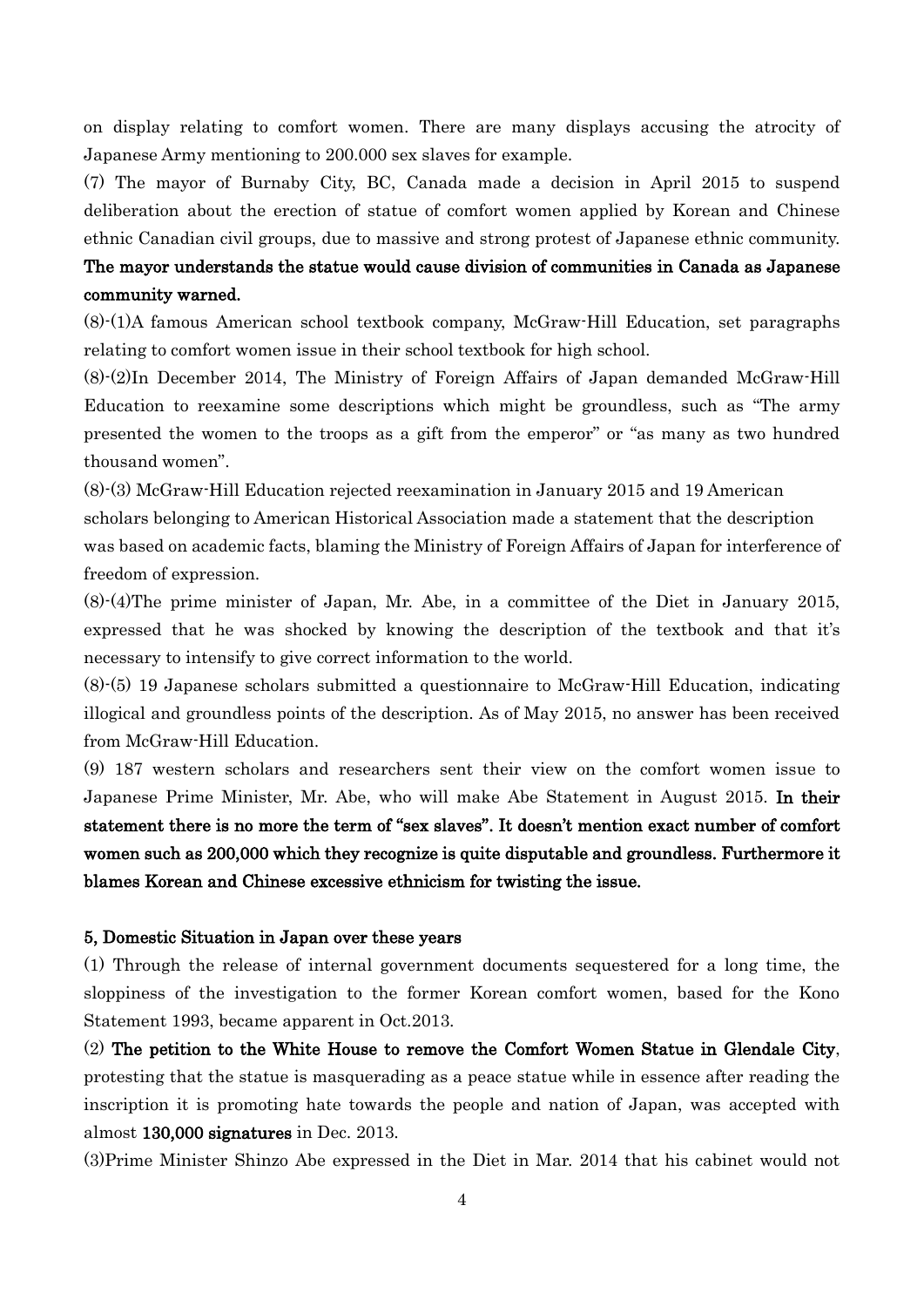revise "Kono Statement" while the Chief Cabinet Secretary Suga expressed in public that the clarification of the process of "Kono Statement" including testimonies would be started.

(4) The petition started by one conservative political party, demanding to revise "Kono Statement" with more than 140,000 signatures was submitted to the Japanese government in Apr 2014.

At the same time another petition demanding to repeal "Kono Statement", started by another political party, with more than 100,000 signatures was submitted to the government.

#### The petitions say that "Kono Statement" has given the world serious misunderstandings.

(5) A counterargument built up in 1996 by the Ministry of foreign affairs of Japan against so-called "UN Coomaraswamy Report" (Addendum) appeared in public. This counterargument was submitted to the UN but withdrawn soon and sequestered due to internal political reason.

(6) The petition to the White House to repeal the House of Representatives Resolution 121 to stop aggravating int'l harassment by Korean propaganda & lies has been accepted with about 46,000 signatures as of June 2014.

(7 )The petition to UN Human Rights Council to revise "Coomaraswamy Report (Addendum) in 1996" has collected thousands signatures over three weeks. The petition says that

## "Coomaraswamy Report (Addendum) in 1996"is erroneous and incredibly naïve. The Report accepts affirmatively, without searching any primary evidence other than verbal testimonies, the allegation of North-Korea, one of the worst countries violating human rights

(8) The Government of Japan examined the process of Kono Statement due to nationwide demand above-mentioned (1) and (4). The result was publicized June 21 2014, saying that"Kono Statement" had been already completed before the investigation to the former Korean comfort women and that the words of several important points were changed by demand of Korean Government. It became apparent that Kono Statement was just a kind of political entertainment. The validity of the Statement has become quite doubtful.

(9)In August 2015, one of the nationwide subscriber's newspapers, Asahi Shinbun, corrected previous articles relating to comfort women issue, which relied on almost over twenties years Mr. Yoshida Seiji's fabricated comfort women violent abduction story, and admitted that Asahi Shinbun gave readers confusion as if comfort women were forcibly recruited at the name of women's voluntary corps. This confusion was made by mistake according to explanation of Asahi Shinbun. But many Japanese suspect if the confusion had been made for any intension. Because the protagonist journalist on this matter, Mr. Takashi Uemura who was the Asahi Shinbun reporter at that time and wrote the articles, is not a simple disinterested person but his family-in-law in South Korea was deeply involved in a lawsuit demanding reparation for comfort women. Anyway two systems, comfort women and women's voluntary corps, are quite different, and confusion would be out of question.

(10)Due to the correction and the admittance of Asahi Shinbun above-mentioned, forcible abduction of comfort women by the government authorities was totally denied. Local assemblies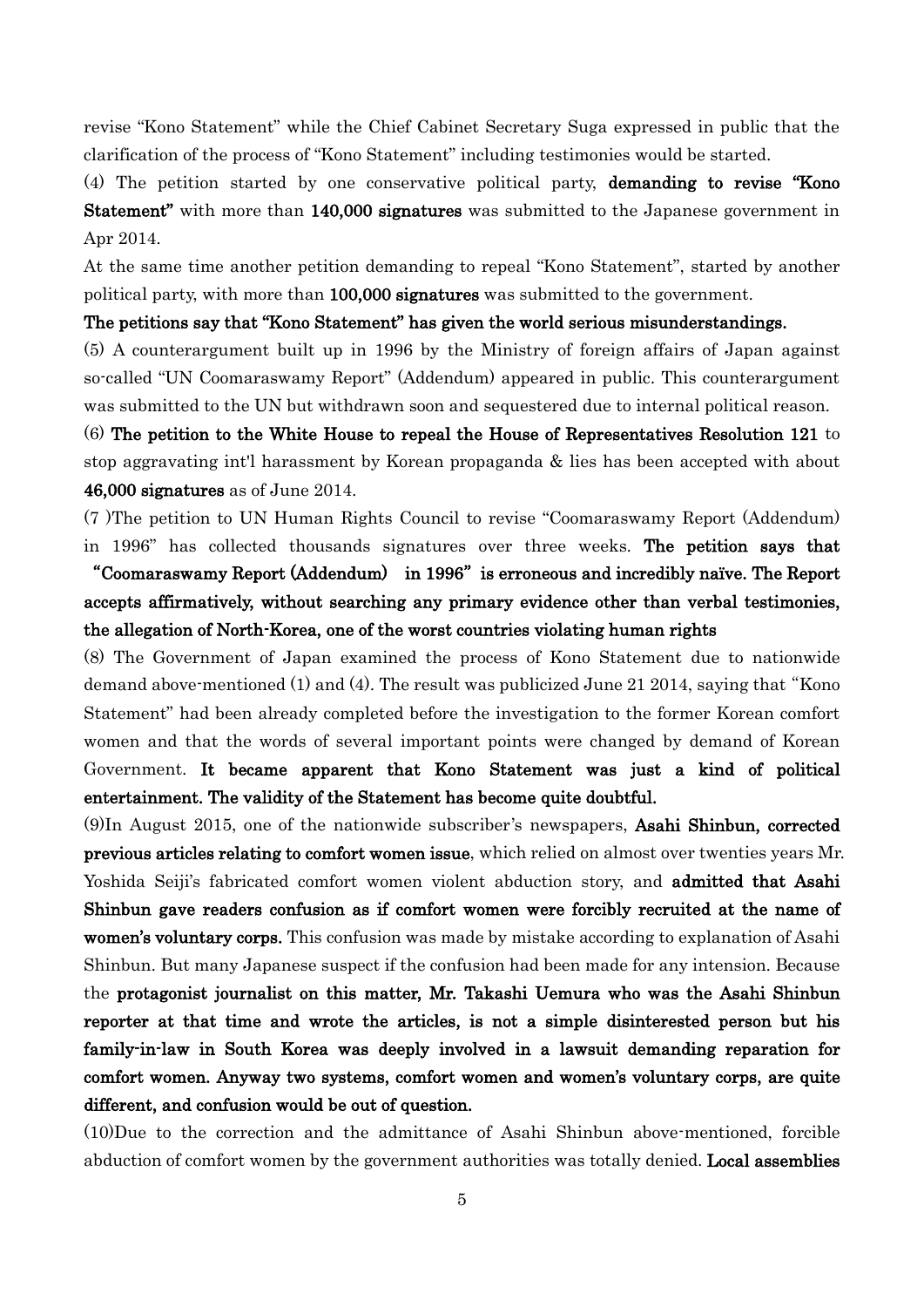and councils, including those which previously adopted resolutions to appreciate "Kono Statement" have begun to move towards repeal of Kono Statement. As of May 2015, 33 local assemblies and councils have adopted resolutions demanding to the Japanese Government repeal of Kono Statement and education of true history in schools.

#### 6, Stance of Japanese Nation

(1) Japanese nation welcome the declarations of moral responsibility based on current value from the point of view of the importance of women's human rights, made by successive Japanese Prime Ministers including the present Prime Minister Mr. Abe, and the reparation offered to former comfort women by Asian Women's Fund.

(2) But Japanese nation has never accepted the argument that the Comfort Women were military sex slaves. The government also denies it. (The term "sex slaves" was produced about 20 years ago by a Japanese lawyer, Mr. Etsuro Totsuka whose argument totally relied on Mr. Seiji Yoshida's fabricated story. Mr. Totsuka with Mr. Koken Tsuchiya, former president of JFBA (Japan Federation Bar Association) at that time, both were protagonists of the intense lobby to UN Human Rights Committee by means of Mr. Seiji Yoshida's fabricated story. Furthermore the former president of JFBA, Mr. Tsuchiya was involved in problematic affaires related to North Korea so deeply that he was voluntarily investigated by the police. Since the argument of sex slaves has relied on the fabricated story, it's no more valid that the comfort women depict sex slaves. The both protagonists of lobbying for the term "sex slaves" have never told the stance of Japanese nation.

(3) Considering the background of the argument above-mentioned, Japanese nation wonders if "Kono Statement" gives to the world serious misunderstandings on the Comfort Women. Tens of thousands of signatures demanding to revise or to withdraw "Kono Statement" was submitted to the Japanese government (see 5-(4)). Also, Many Japanese wonder if "UN Coomaraswamy Report (Addendum)" is unfair since the Report mentions neither a very primary source, the US Army Official Report in 1944 which denies sex slavery, nor testimonies of Japanese former military personnel. (see 5-(7)).

#### 7, The Kono Statement is just a political gesture.

(1)Comfort women memorials in USA, the House of Representatives Resolution 121 of USA and local council resolutions of USA recognize that comfort women were victims of forcible abduction, mutilation, cannibalism and other abnormal atrocities of Japanese Army. Other than testimonies, these abnormalities rely on the Kono Statement.

(2)Sir Rodely, chairperson of CCPR, cited the Kono Statement for indicating contradiction of Japanese government whose delegation denied the term sex slaves at the committee in July 2014.

(3)Thus all arguments supporting allegations of former comfort women use the Kono Statement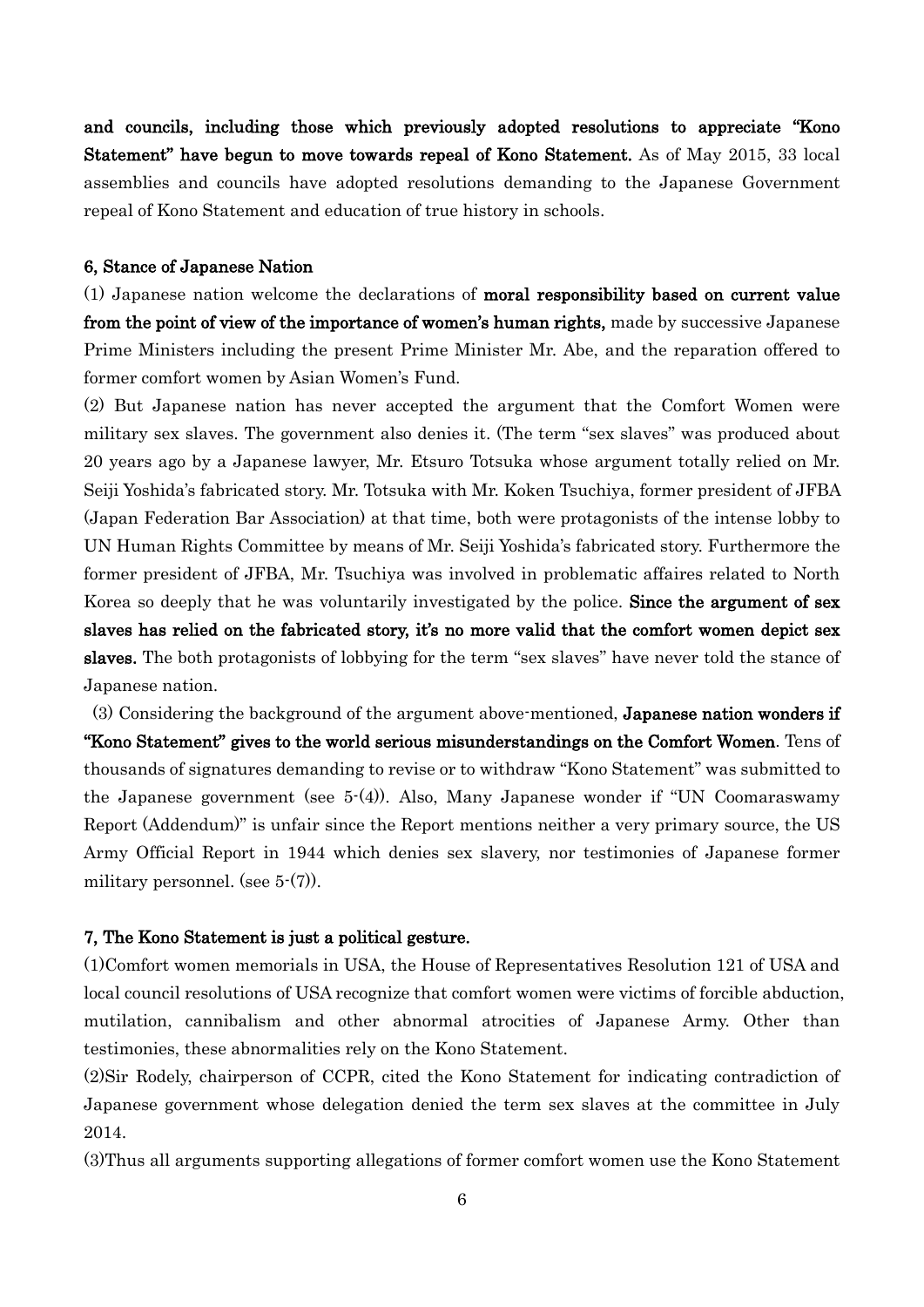as proof of coercion executed by Japanese authorities although no evidence of coercion was found by serious joint research of Japan and Korea on which the Kono Statement relies. Its factual bases were extremely flawed. It was totally based on testimony of 16 women only. So the Kono statement and allegations of former comfort women rely on each other. It's absolutely non-sense. (4)The examination by Japanese government has disclosed that the Kono Statement is a political gesture (see 5-(8)) for satisfy the both countries ,Japan and Korea, by means of ambiguous words and expressions, by means of which each country has a free hand to interpret the Kono Statement for its convenience. For example, the Statement describes that the recruitment of the comfort women was conducted mainly by private recruiters and in many cases they were recruited against their own will. The statement clearly says that recruitment through coaxing, coercion, etc. was done not by Japanese authorities but private recruiters. But, it continues that, at times, administrative/military personnel directly took part in the recruitments. This particular part means it derives from a "war crimes" case in Indonesia where some Japanese Army units forced Dutch women in a prisoner-in-war camp to work brothel for some months. The Kono Statement shows clearly that the expression "administrative/military personnel directly took part in the recruitments" was never used to refer to the paragraph on recruitment of comfort women on the Korean peninsula. However, due to vague and ambiguous expressions, the erroneous interpretation of Kono Statement that Japanese authorities took part in forcible recruitments in Korean peninsula spreads.

(5) Anyway, the most important point of the Kono Statement is that it takes a position, with regard to comfort women issue, to express strong sympathy for these women and sentiment of apology or remorse based on the current value of women's human rights.

#### 8, Either is lying with regard to the reality and the true state of Comfort Women.

(1) State-regulated prostitution was legal in Japan at that time like in many countries. Prostitution is accompanied almost always by human trafficking and/or debt bondage conducted by private brokers, due to poverty. Japan was a state-party of "the International Convention for the Suppression of the Traffic in Women and Children (The 1921 Convention)" ratified in 1925. Although implementation of the Treaty in Korea was reserved, the Japanese authorities tried to implement the Treaty at maximum in Korea also. Some documents (for example, United States Office of War Information, "Japanese Prisoner of War Interrogation Report No. 49 in 1944") show that the age of most of the Korean comfort women was more than 20 years old. This age almost complies with the Treaty which banned prostitution of women of the age less than 21 years old whether women consent to prostitution or not. The Japanese Army authorities took a measure to confirm the age of recruited comfort women. This is one of the direct or indirect involvements which the Kono Statement cites. This involvement was for complying with the Treaty and was an involvement of good will.

(2) To know the reality and the true state of Comfort Women, there are two groups supplying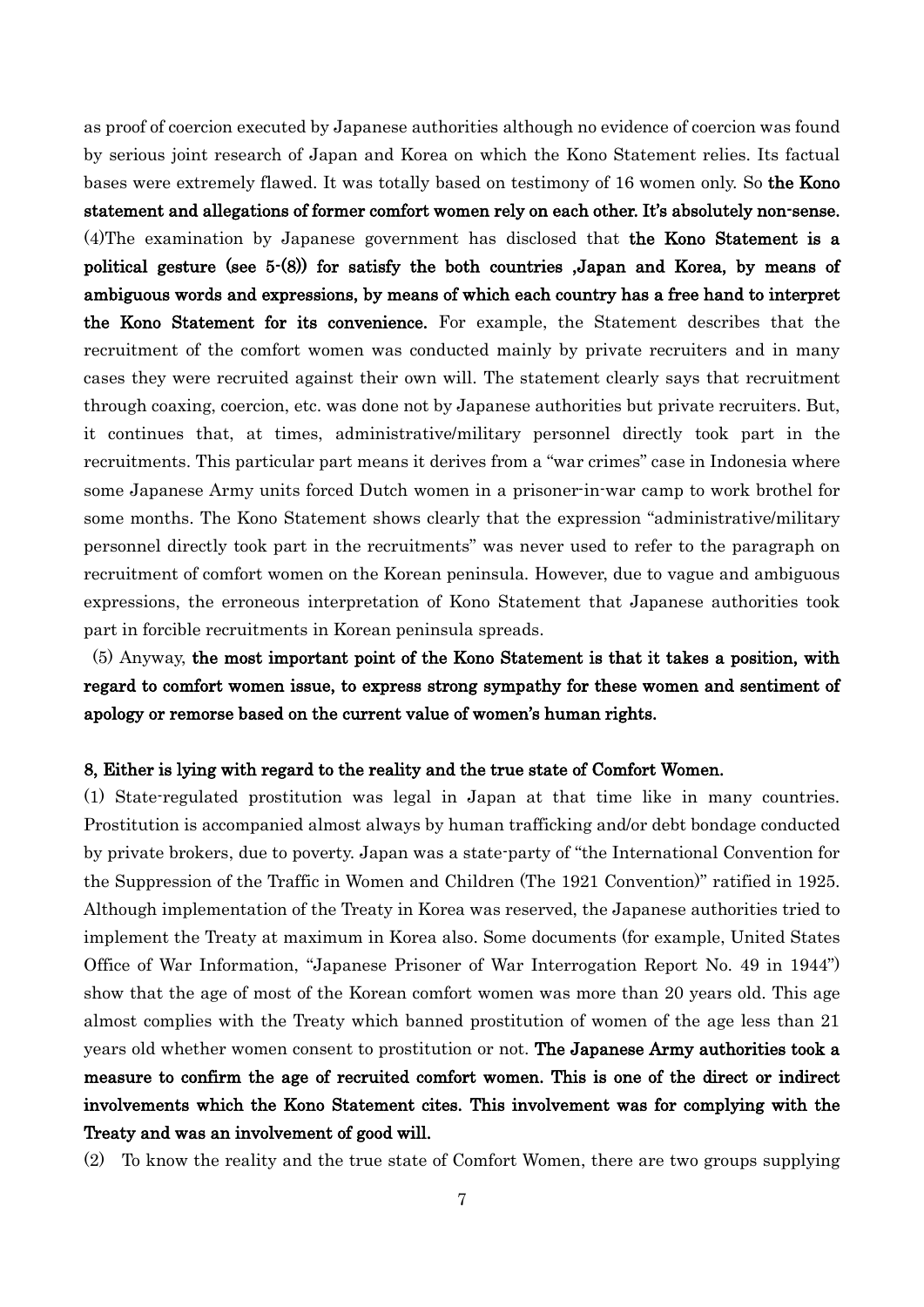information on it.

 $(2)$ -1 Group A

One of the most reliable and very primary sources to supply information about realty of comfort women is "Japanese Prisoner of War Interrogation Report No. 49" made in 1944 by United States Office of War Information which interrogated 20 Korean comfort women prisoners. According to the Report, Comfort Women are nothing more than prostitutes, well paid and have free time to enjoy. The Report continues, "Because of the kind treatment, Korean comfort women feel that American soldiers are more emotional than Japanese soldiers". According to testimonies of these women, it's out of the question that Japanese soldiers were brutal.

As another reliable source to know the reality of the comfort women, there is a diary titled "Myself as a comfort woman for Tate Division deployed in the Burma Theater" published in 1996, written by Mun Oku-chu (文 玉珠), former Korean comfort woman.

Her diary describes a luxurious life as a comfort woman.

But the most impressive part is as follows.

"I killed a non-commissioned officer who had drunken and tried to put me to the sword. (Nips) I won acquittal as legitimate self-defense and many military men were pleased with the court decision of innocence."

There are many testimonies of former Japanese military officers or personnel that it was absolutely unnecessary to coerce women since there were enough Korean women who wished to be comfort women for high remuneration.

(2)-2 Group B

On the other hand, such as the testimonies of the 16 former comfort women (see 7-(3)), they allege they were victims coerced (as to by whom, they don't mention or they often change), sexually, physically and mentally abused by Japanese soldiers, and they had a misery life like slave.

(3) Which tells the truth? The group B including the 16 comfort women? Or the Group A including "Japanese Prisoner of War Interrogation Report No. 4"? There is no point on common in the two groups. These two groups are not compatible at all. This means either is lying.

(4) "Coomaraswamy Report (Addendum) in 1996" took a position to admit Group B. UN Committees of human rights also take a position for Group B. That means UN Committees recognize that a primary source, "Japanese Prisoner of War Interrogation Report No. 49" made in 1944 by United States Office of War Information is lying and all testimonies of Japanese soldiers are lies.

## 9, Confusion individual war crimes related to comfort women with the true state of comfort women must be avoided.

As above-mentioned (8-(4)), Dutch case is a "war crimes" in Indonesia committed by military individuals who were sentenced to death by Japanese military tribunal on charge of violation of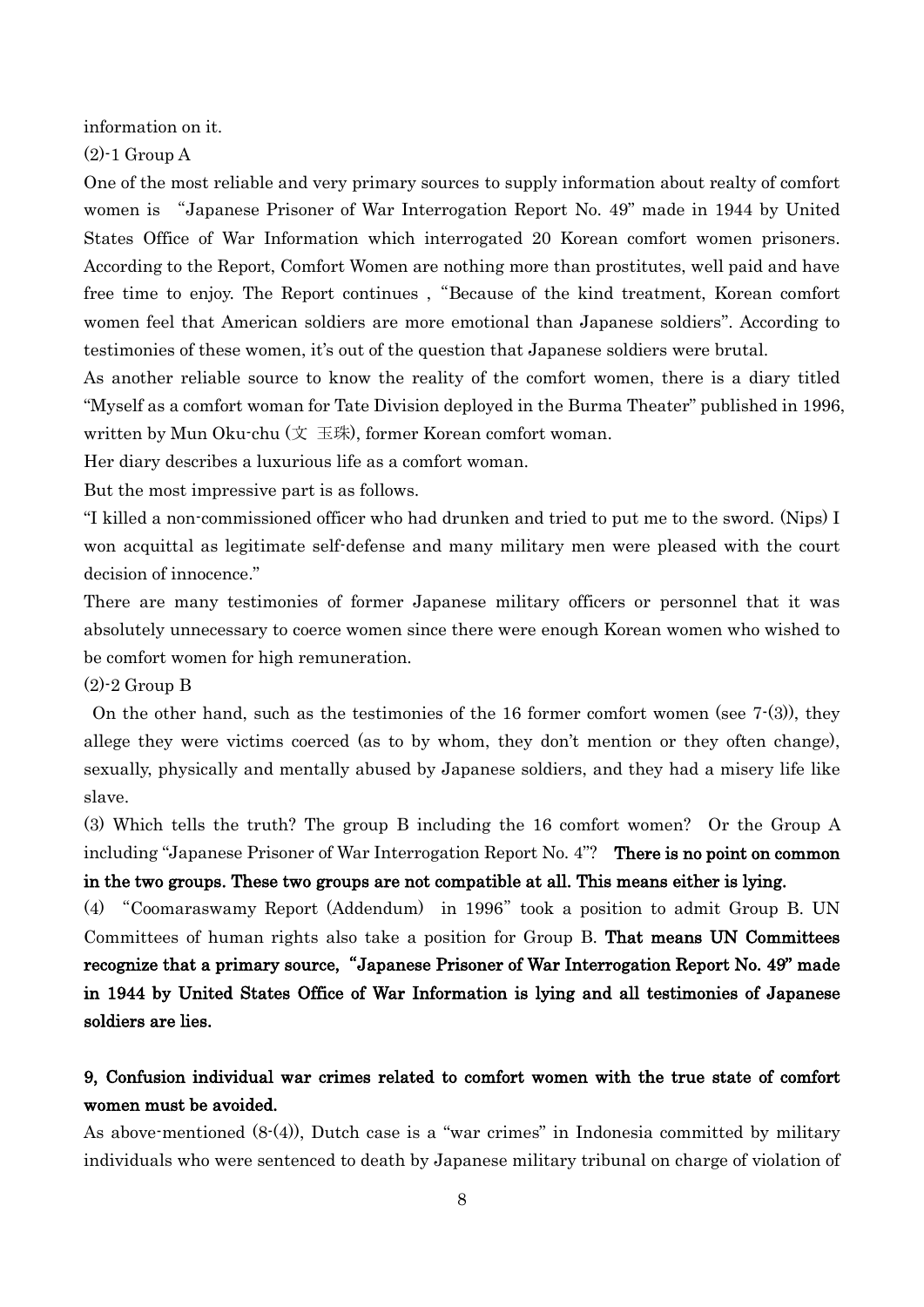prohibition of forced prostitution. Besides, after the War, some Japanese military officers and civilians were sentenced to death by the War Crimes Tribunal at Batavia conducted by the Netherlands. This incident was an individual "war crimes" and has nothing with Comfort Women System which was legal state-regulated prostitution for the Army. Allegations of former comfort women use this Batavia court case in Indonesia as a symbol of atrocity of Japanese Army. As written in the Coomaraswamy Report, the McGraw-Hill textbook and comfort women memorials in US, it is often believed the number of comfort women was 200,000. Then, were there 200,000 incidents of war crimes? If so, why would 200.000 incidents have not been submitted to War Crimes Tribunal? Individual war crimes must not be confused with the true state of comfort women.

#### 10, Our Suggestions for the list of issue of CEDAW

(1)The statement of the Japanese delegation at CCPR in July 2014 that it is not appropriate that the comfort women depict sex slaves should be established as a formal government view with stronger arguments.

(2)As above-mentioned at 2-(3),

"The Government of Japan expresses that the comfort women issue has existed throughout history in the world and that women's dignity and basic human rights have often been infringed upon during the many wars and conflicts of the past. The Government of Japan places paramount importance on and is committed to doing its utmost to ensure that the 21st century is free from further violations of women's dignity and basic human rights." should be strongly taken note at CEDAW.

(3)The key point of the Kono Statement that the Government of Japan expresses strong sympathy to comfort women, moral apology and sense of remorse on the current value of women's human rights should be succeeded by future government.

However, due to vague and ambiguous expressions of the Statement, erroneous interpretations of the Kono Statement spread in the world. The Government of Japan should explain its right meaning to the world. And if necessary, a new statement replacing the Kono Statement will be made.

(4)As of May 2015, 33 local assemblies and councils of Japan submitted opinions related to comfort women issue to the government agencies, granted by the Article 99 of The Local Autonomy Law of Japan (see 5-(10)). The Japanese government should respect them and respond them.

Submitted opinions are as follows.

(4)-1, As to the facts related to comfort women issue confirmed by the examination of the Government, it is strongly demanded that the Government inform them in many languages to the world society, for prompt restoration of honor and dignity of Japan and of Japanese nation.

 $(4)$ -2, Considering the correction of previous articles related to comfort women issue of Asahi